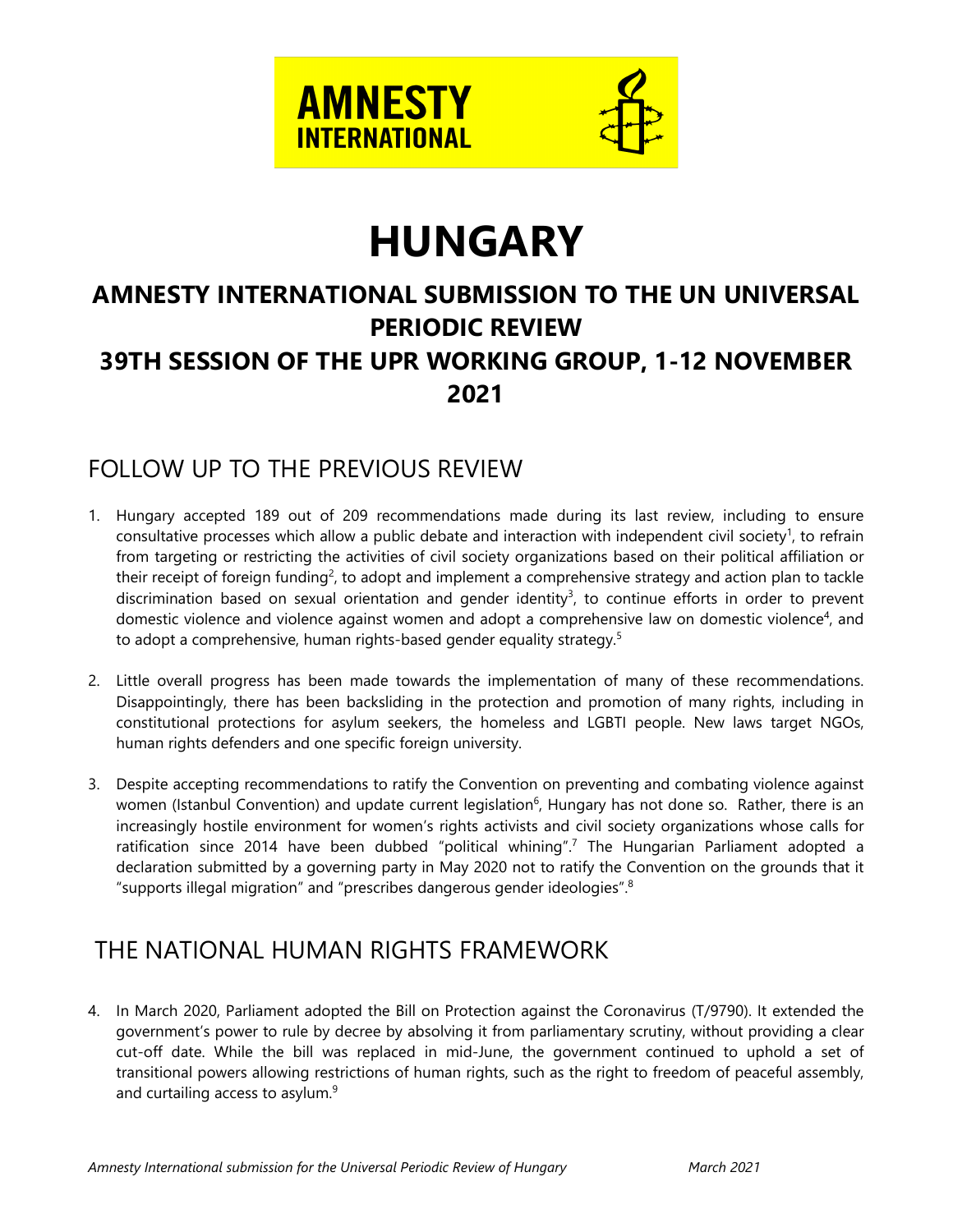- 5. Amendments of the Criminal Code accepted in March 2020 increased penalties for the crime of "imparting or conveying false information" related to the COVID-19 pandemic, including about the government'<sup>s</sup> response to the pandemic. It criminalized obstruction of the enforcement of a quarantine or isolation order.<sup>10</sup>
- 6. The Fundamental Law (Hungary'<sup>s</sup> Constitution) declares that "the inviolable and inalienable fundamental rights of man must be respected"<sup>11</sup>, but amendments of the Fundamental Law in 2018 and 2020 restricted the rights of asylum seekers, homeless and LGBTI people, and narrowed the definition of marriage and the family. 12
- 7. The main stipulations of the June 2018 amendment were that alien populations cannot be settled in Hungary, that protection of Hungary'<sup>s</sup> constitutional identity and Christian culture is the obligation of all organs of the state, that the exercise of the rights to freedom of expression and peaceful assembly cannot entail interference in the private and family lives of others or involve trespassing in their homes. It also banned homelessness by referring to the protection of the public use of public space, further stigmatizing homeless people while violating human dignity.<sup>13</sup>
- 8. The December 2020 amendments of the Fundamental Law stipulate that children'<sup>s</sup> gender identity is restricted to their sex assigned at birth, that their upbringing must reflect the values based on Hungary'<sup>s</sup> constitutional identity and Christian culture and that family ties must be based on marriage, where "the mother is <sup>a</sup> woman and the father is <sup>a</sup> man." 14
- 9. A new law in May 2020 banned legal gender recognition for transgender and intersex people.<sup>15</sup> The Act XXX of 2020 requires the recording of the individuals' sex assigned at birth in the national registry of birth, marriages and deaths, which cannot later be changed. 16 On March 2021, the Hungarian Constitutional Court annulled the provision of the law which extended the prohibition of legal gender recognition to ongoing proceedings.<sup>17</sup>
- 10. An omnibus bill adopted in November 2020 stipulated that only married couples should be allowed to adopt children, while single people can adopt by special permission of the Minister without Portfolio for Family Affairs.
- 11. The Parliament passed three laws in 2017 and 2018 whose effect was to stigmatise NGOs critical towards the government, violating the right to freedom of association. 18 The first (LEXNGO) required NGOs receiving foreign funding (EU funding included) to register as "foreign-funded" and disclose the personal data of their donors. 19 The second legislative package criminalized the human rights work of those who support asylumseekers, refugees and migrants, and the third imposed <sup>a</sup> "special immigration tax" of 25% on all funding on activities "supporting immigration" in Hungary.<sup>20</sup> The Council of Europe's Venice Commission called on the government to withdraw all three laws.<sup>21</sup>
- 12. A new Law of Higher Education (known as Lex CEU) entered into force in 2017 which prevents foreign-owned universities that do not provide courses in their country of origin or whose country of origin does not have <sup>a</sup> bilateral agreement with Hungary from operating locally.<sup>22</sup>
- 13. Legislation that came into force in July 2019 increased governmen<sup>t</sup> influence over the research institutes of the Hungarian Academy of Sciences, raising concerns about the independence of future academic research.<sup>23</sup>

## THE HUMAN RIGHTS SITUATION ON THE GROUND

*Amnesty International submission for the Universal Periodic Review of Hungary March 2021*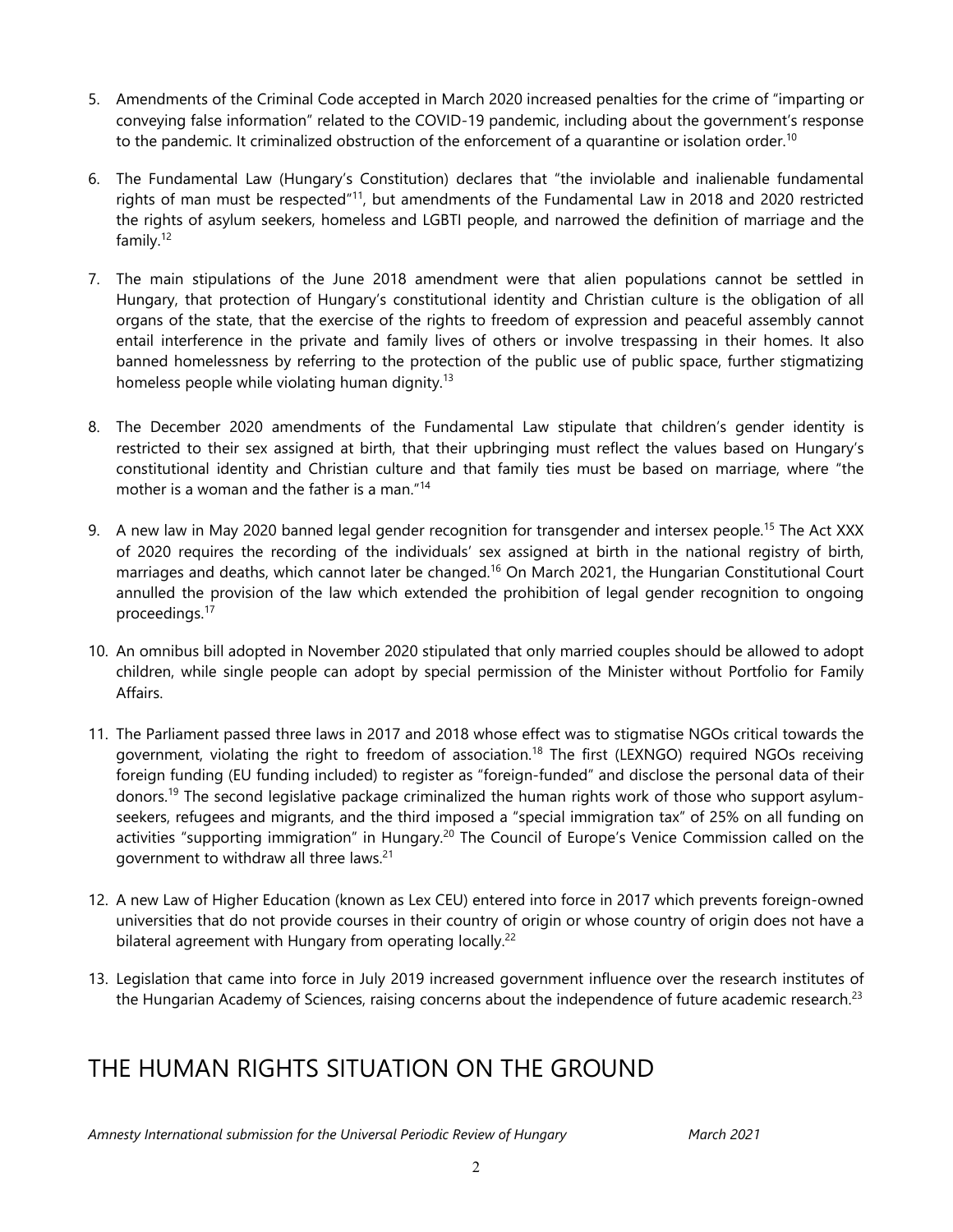#### DISCRIMINATION RELATED TO MARRIAGE AND FAMILY AND THE RIGHTS OF CHILDREN

- 14. The ban on legal gender recognition made it impossible to obtain documents that reflect gender identity. This particularly affects those individuals whose appearance, gender expression or gender identity may not match their sex assigned at birth on their official documents. Many communities – especially in smaller villages – are actively ostracizing their trans members.<sup>24</sup>
- 15. The omnibus bill accepted in December 2020 prevents LGBTI people from adopting children, as same-sex marriage is not legalised in Hungary, and same-sex partners do not have adoption rights. Previously LGBTI people could have adopted children, not as <sup>a</sup> couple, but as individuals. This also violates children'<sup>s</sup> rights to living and being brought up in a family, even in a single parent family.<sup>25</sup>

#### FREEDOM OF EXPRESSION, ASSOCIATION AND PEACEFUL ASSEMBLY

- 16. The Lex CEU targeted especially the CEU (Central European University) which was forced to leave the country. In November 2020, the CJEU found that the law is contrary to the provisions of the Charter of Fundamental Rights of the EU relating to academic freedom and the freedom to found higher education institutions.<sup>26</sup> The Hungarian Justice Minister said that Hungary will implement the judgement, but nothing has happened as of March 2021.<sup>27</sup>
- 17. The adoption of the LEXNGO in 2017 legalized stigmatization of NGOs for the first time. The Court of Justice of the European Union (CJEU) later ruled that Hungary had introduced discriminatory and unjustified restrictions.<sup>28</sup> Despite the judgement having immediate effect, Hungary had not repealed the LEXNGO by mid-March 2021. After the decision of the CJEU, <sup>a</sup> government-founded public foundation distributing EUfunds rejected one NGO's grant application over non-compliance with LEXNGO.<sup>29</sup>
- 18. The LEXNGO 2018 criminalized <sup>a</sup> range of legitimate activities, including the provision of legal support to migrants and refugees. The criminalization of such activities is <sup>a</sup> direct assault on the work of civil society. After LEXNGO 2018 came into force, social service providers and integration organizations dealing with asylum-seekers have lost up to two-thirds of their previous funding. Municipal institutions have also suspended the provision of services for refugees.<sup>30</sup> An NGO has changed its name, stating that the word "migrant" makes it difficult to operate. $^{\text{31}}$
- 19. All these laws severely restricted civic space and had <sup>a</sup> strong chilling effect on NGO activities. They have diverted NGOs' resources away from their core activities to defending themselves and finding <sup>a</sup> way of operating where pressure, including smear campaigns orchestrated by government-aligned media, is <sup>a</sup> part of daily life. Employees of NGOs have sometimes received death threats by phone or in email or messages via social media.<sup>32</sup>
- 20. After amending the Criminal Code in March 2020 to increase penalties for the crime of "imparting or conveying false information" related to the pandemic, two activists critical of the governmen<sup>t</sup> were briefly detained and questioned, but their cases were not taken forward by the prosecutor's office.<sup>33</sup>
- 21. In July 2020, nearly 100 journalists resigned from Index, the country'<sup>s</sup> largest independent online news portal, in response to the dismissal of its editor-in-chief. The editors had publicly announced that their independence was in danger following the takeover of the portal'<sup>s</sup> advertising branch by <sup>a</sup> media executive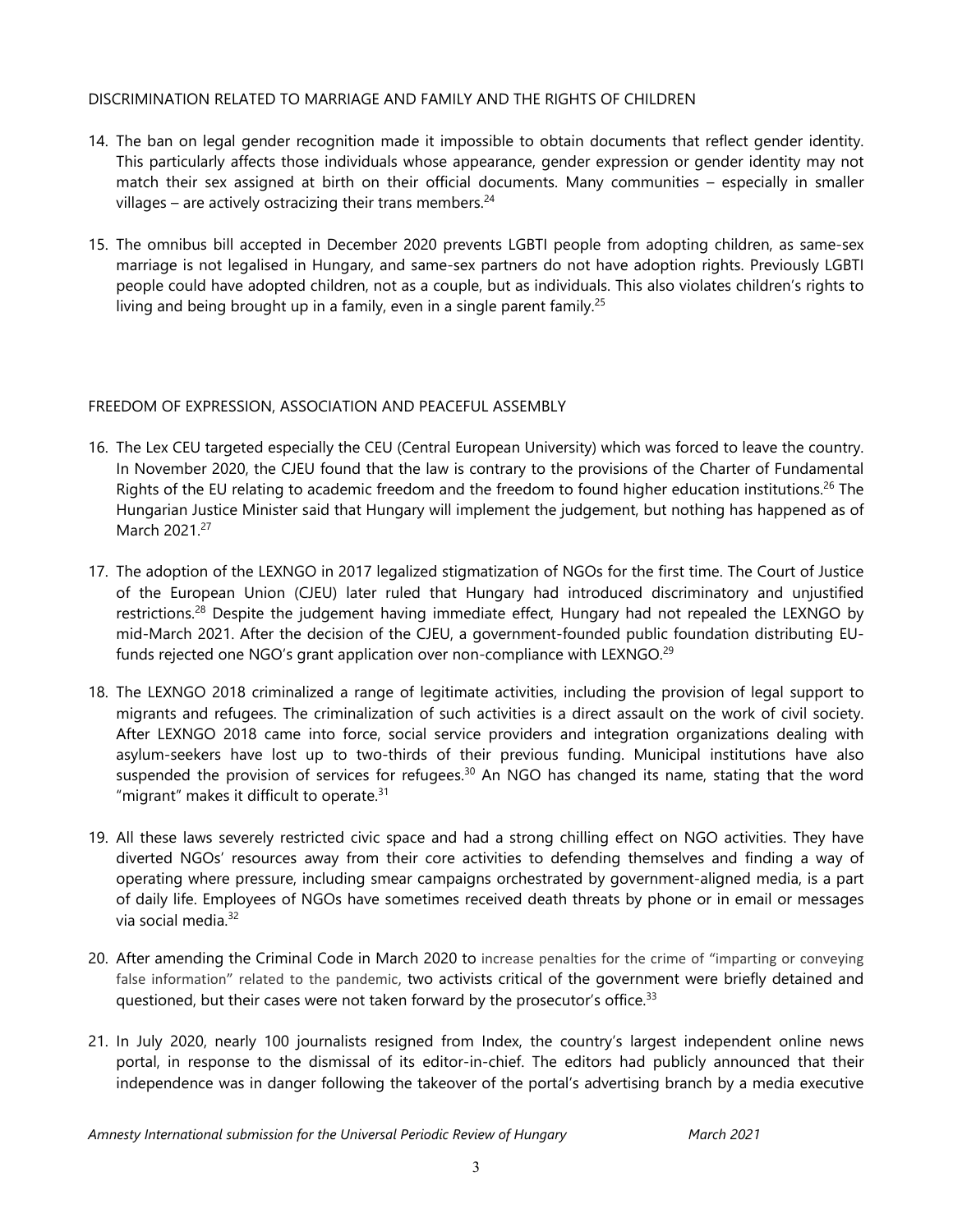with close ties with the government. $^{\rm 34}$ 

#### DISCRIMINATION AGAINST WOMEN

- 22. Women continue to experience widespread gender discrimination. Many governmen<sup>t</sup> policies and communications have actively reinforced gender stereotyping, promoting <sup>a</sup> women'<sup>s</sup> role in raising children and caring for the family.<sup>35</sup> These particularly affect women of lower socio-economic status.
- 23. The COVID-19 pandemic has further exacerbated gender inequality due to the general unwillingness of employers to provide for flexible working arrangements and the traditional allocation of care duties within the family which are mainly seen as a woman's responsibility.<sup>36</sup>
- 24. Gender discrimination against pregnan<sup>t</sup> women and women having young children is widespread across the different sectors of the labour market in Hungary, violating human rights obligations with respect to the employment rights of women, including the principle of non-discrimination and equal treatment.<sup>37</sup> One of the main reasons is shortcomings and significant loopholes in the relevant Hungarian laws, including the Labour Code. The other is the incomplete transposition of relevant international human rights obligations into domestic legislation.
- 25. In recent years, the governmen<sup>t</sup> has taken steps to improve the conditions of women'<sup>s</sup> employment with <sup>a</sup> particular focus on those having young children. $^{\rm 38}$  However, these measures have not addressed discrimination in the workplace and have not effectively contributed to increasing women'<sup>s</sup> return to work following maternity leave. 39
- 26. Moreover, there are several legal and practical barriers to accessing justice that hinder <sup>a</sup> victim'<sup>s</sup> ability to seek effective remedies. Only around 50% of employees are aware that there is legislation in place that prohibits discrimination. $^{40}$  Court procedures are expensive due to the costs of legal representation and in many cases, the amount of potential compensation payable is limited to <sup>a</sup> maximum of 12 months' salary, which often barely exceeds the lawyer'<sup>s</sup> fee. Hungary has not put in place any effective dissuasive measures to deter employers from gender-based discrimination, nor has it introduced potential incentives to encourage them to keep pregnan<sup>t</sup> workers in any form of employment.
- 27. Despite legislation prohibiting gender discrimination, Hungary has not taken any effective measures to tackle the longstanding issue of the gender pay gap in the workplace. The difference between the average monthly wage of men and women was 20% in 2019.<sup>41</sup> The gender pay gap results in inequality which has life-long effects.

### RECOMMENDATIONS FOR ACTION BY THE STATE UNDER REVIEW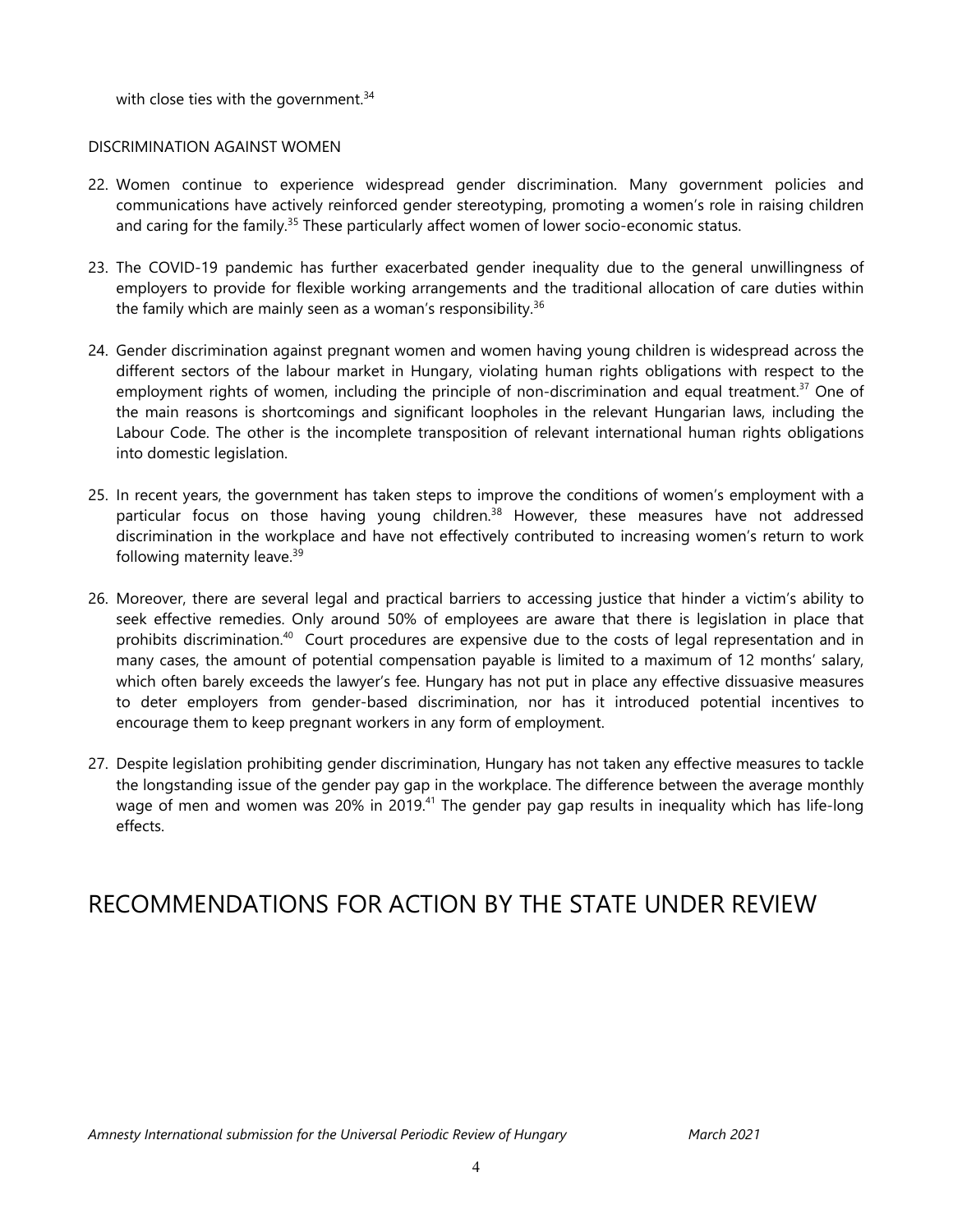#### **Amnesty International calls on the government of Hungary to:**

#### *National Human Rights Framework*

- Ratify the Istanbul Convention to ensure more effective prevention, prosecution and protection from violence against women and domestic violence.
- Protect and facilitate the rights to freedom of association, peaceful assembly and expression including by repealing laws stigmatizing and discriminating against NGOs and foreign-owned universities.
- Amend the Fundamental Law by repealing the unnecessarily restrictive and discriminatory provisions introduced since 2016, including those which restrict the rights of LGBTI people.
- Provide equal rights for LGBTI people, including legalising same-sex marriage and adoption by same-sex couples and by individuals.

#### *Gender discrimination against women*

- Amend the Labour Code and all relevant laws regulating employment to encourage part-time employment and flexible working hours and protecting women workers from unfair dismissal.
- Provide access to legal remedies for employment discrimination by amending the rules for exemption from court fees and propose legislation to increase the level of reparations.
- Promote women'<sup>s</sup> rights and gender equality in the workplace and take effective measures to tackle the gender pay gap; oblige both public and private sector employers to adopt action plans aiming to eliminate the gender pay-gap.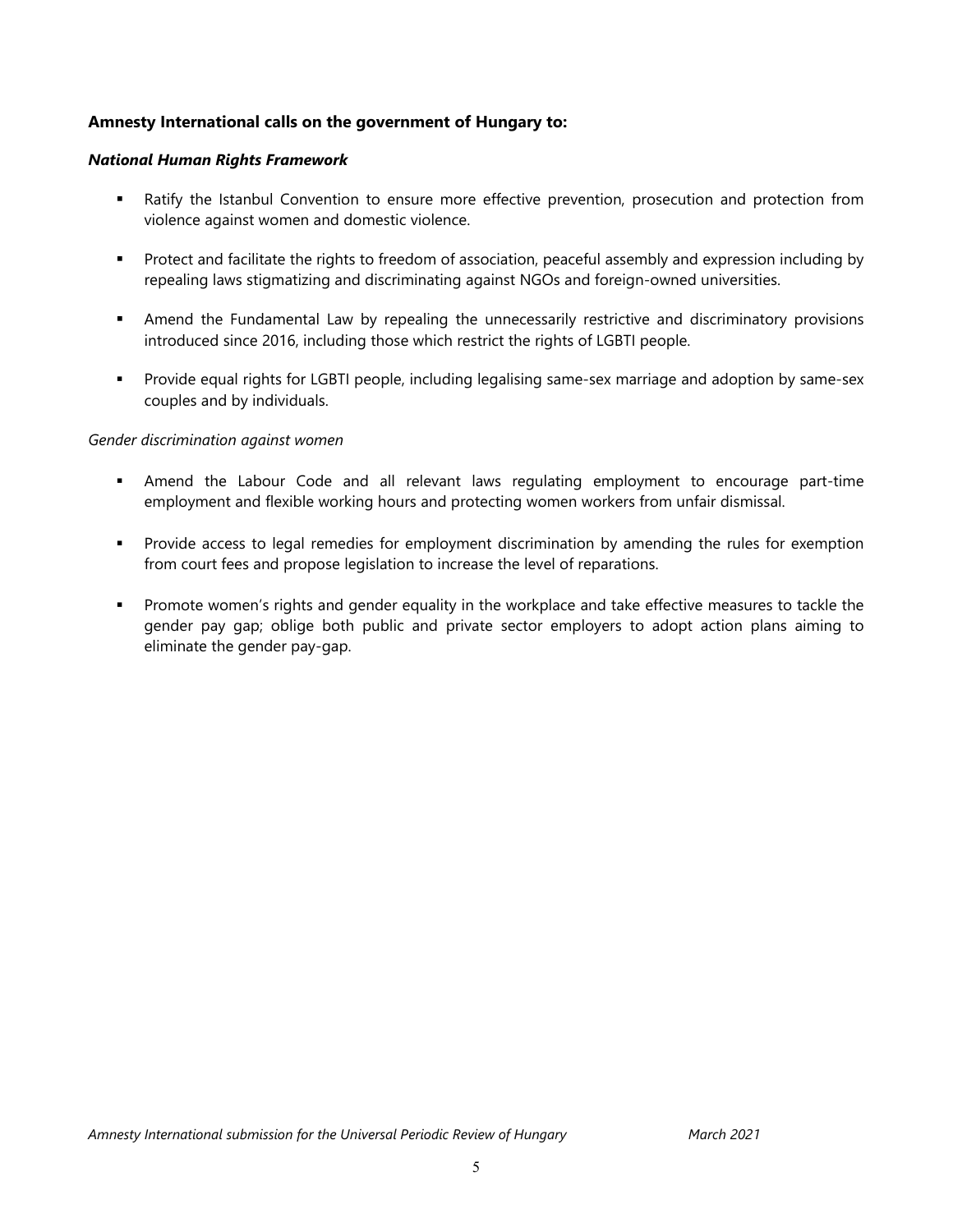3 Recommendations 128.118 (Australia) Report of the Working Group on the Universal Periodic Review – Hungary, UN Doc A/HRC/33/9

4 Recommendations 128.132 (Georgia) and 128.60 (Islamic Republic of Iran) Report of the Working Group on the Universal Periodic Review – Hungary, UN Doc A/HRC/33/9

5 Recommendations 128.66 (Slovenia) Report of the Working Group on the Universal Periodic Review – Hungary, UN Doc A/HRC/33/9

6 Report of the Working Group on the Universal Periodic Review: Hungary, Addendum, Views and conclusions and/or recommendations, voluntary commitments and replies presented by the State under review, UN Doc. A/HRC/33/9/Add.1, 16 September 2016, page 2. Hungary expressed its intention to ratify the Convention after thorough examination and did not support the part of the recommendation to ratify without delay.

7 Amnesty International, *Annual Report on Hungary 2019*, [https://www.amnesty.org/en/countries/europe-and-central](https://www.amnesty.org/en/countries/europe-and-central-asia/hungary/report-hungary/)[asia/hungary/report-hungary/](https://www.amnesty.org/en/countries/europe-and-central-asia/hungary/report-hungary/)

8 <https://www.parlament.hu/irom41/10393/10393.pdf>

9 Information available to Amnesty International that will be published in <sup>a</sup> forthcoming report

10 Amnesty International, *Hungary: Government must not use extraordinary power to roll back human rights amid COVID-19 emergency,* 31 March 2020, (EUR 27/2046/2020), <https://www.amnesty.org/en/documents/eur27/2046/2020/en/>

<sup>11</sup> Magyarország Alaptörvénye/Fundamental Law. The Orange Files. *Amendments to the Fundamental Law*, <sup>25</sup> April 2011, <https://theorangefiles.hu/amendments-to-the-fundamental-law/>

12 The Orange Files. *Amendments to the Fundamental Law*, 25 April 2011, [https://theorangefiles.hu/amendments-to-the](https://theorangefiles.hu/amendments-to-the-fundamental-law/)[fundamental-law/](https://theorangefiles.hu/amendments-to-the-fundamental-law/)

<sup>13</sup> Bill No. T/332: "Seventh amendment of the fundamental law of Hungary", English translation available at <https://www.helsinki.hu/wp-content/uploads/T332-Constitution-Amendment-29-May-2018-ENG.pdf>

<sup>14</sup> <https://www.amnesty.org/en/documents/eur27/3353/2020/en/>

<sup>15</sup> Amnesty International, Hungary: Decision to strip trans people of the right to legal gender recognition is "step back into the *dark ages",* 19 May 2020, <https://www.amnesty.org/en/latest/news/2020/05/hungary/>

16 Amnesty International, *Hungary: Government must revoke prohibition of gender legal recognition,* 3 April 2020, <https://www.amnesty.org/en/documents/eur27/2085/2020/en/>

17 Háttér Society, *Hungarian Constitutional Court: Retroactive prohibition of legal gender recognition unconstitutional*, 12 March, 2021, <https://en.hatter.hu/news/annuled-provision>

18 Amnesty International. *Laws designed to silence: the global crackdown on civil society organisations*. February 2019, <https://www.amnesty.org/en/documents/act30/9647/2019/en/>

19 Amnesty International, *Laws designed to silence: the global crackdown on civil society organisations*. February, 2019, <https://www.amnesty.org/en/documents/act30/9647/2019/en/>, page 26

20 Amnesty International, *Laws designed to silence: the global crackdown on civil society organisations*. February, 2019, <https://www.amnesty.org/en/documents/act30/9647/2019/en/>, page 27

<sup>21</sup> Hungary - Joint Opinion on the Provisions of the so-called "Stop Soros" draft Legislative Package which directly affect NGOs *(in particular Draft Article 353A of the Criminal Code on Facilitating Illegal Migration)*, adopted by the Venice Commission at its 115th Plenary Session (Venice, 22-23 June 2018), Doc. No, CDL-AD(2018)013-e,

[https://www.venice.coe.int/webforms/documents/?pdf=CDL-AD\(2018\)013-e](https://www.venice.coe.int/webforms/documents/?pdf=CDL-AD(2018)013-e), *Hungary - Opinion on the Draft Law on the* Transparency of Organisations Receiving Support From Abroad, aopted by the Venice Commission at its 111th Plenary Session *(Venice, 16-17 June 2017), Doc. No. CDL-AD(2017)015,*

[https://www.venice.coe.int/webforms/documents/default.aspx?pdffile=CDL-AD\(2017\)015-e,](https://www.venice.coe.int/webforms/documents/default.aspx?pdffile=CDL-AD(2017)015-e) Magyar

Helsinki Bizottság, *Velencei Bizottság: <sup>a</sup> "bevándorlási különadót" meg kell szüntetni!*, 15 December 2018, <https://www.helsinki.hu/velencei-bizottsag-a-bevandorlasi-kulonadot-meg-kell-szuntetni/>

22 The PIE News, *E Commission rules Lex CEU breaches int'l law*, 14 October 2020, [https://thepienews.com/news/european](https://thepienews.com/news/european-commission-lex-ceu-hungary/)[commission-lex-ceu-hungary/](https://thepienews.com/news/european-commission-lex-ceu-hungary/),

23 Amnesty International, *Annual Report on Hungary* 2019, [https://www.amnesty.org/en/countries/europe-and-central](https://www.amnesty.org/en/countries/europe-and-central-asia/hungary/report-hungary/)[asia/hungary/report-hungary/](https://www.amnesty.org/en/countries/europe-and-central-asia/hungary/report-hungary/)

*Amnesty International submission for the Universal Periodic Review of Hungary March 2021*

<sup>1</sup> Recommendations 128.36 (Switzerland), Report of the Working Group on the Universal Periodic Review – Hungary, UN Doc A/HRC/33/9

<sup>2</sup> Recommendations 128.38 (Australia) Report of the Working Group on the Universal Periodic Review – Hungary, UN Doc A/HRC/33/9